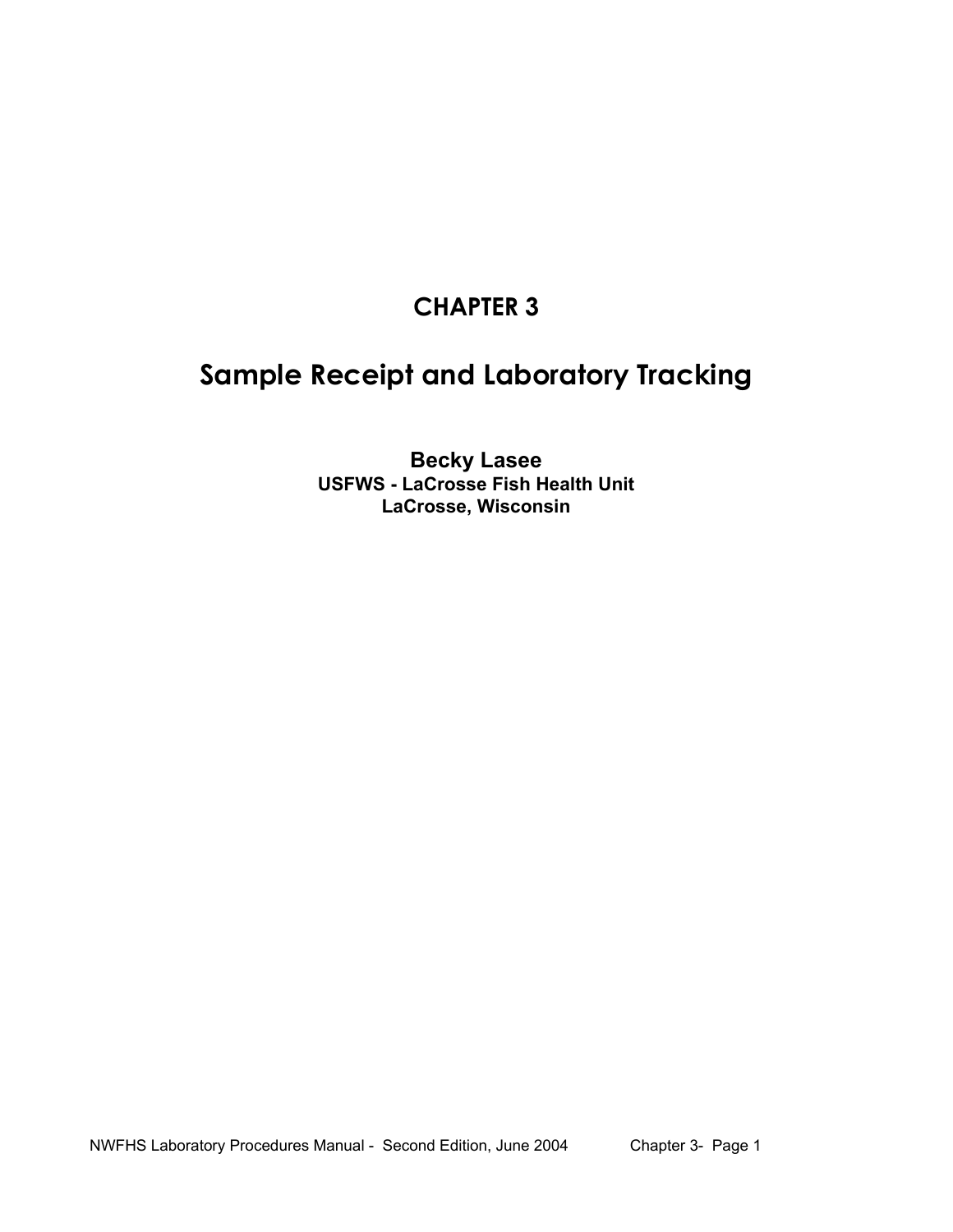### **I. Introduction**

Laboratory tracking is an important component of Quality Control because it ensures proper sample identification and accuracy in reported test results. This chapter describes the procedures required to retain sample identity and maintain quality assurance throughout the laboratory testing procedures.

### **II. Initial Documentation During Collection**

All samples collected for the Survey will have a record of collection beginning at the time of collection. The record will describe the details of the collection process, as well as, the collector and their agency or affiliation. The collector will be identified sufficiently that any diagnostician at the receiving laboratory is able to contact that person if necessary.

### **III. Laboratory Case History Number**

All samples will receive a unique identifying number or code upon receipt into the laboratory (in this document referred to as "case history number"). The case history number will be recorded on every sample and all subsequent paperwork generated in the laboratory. Labeling of all materials must be sufficient that any other diagnostician can identify the sample and its significance (see example Case History Record and Chain of Custody Form in Appendices A and B).

## **IV. Chain of Custody**

The location of any sample must be determinable at any time. This is best accomplished by having a chain-of-custody record with all samples. As a person takes possession of any samples, they will mark the date of possession, their printed name, and signature on the next available space on the chain-ofcustody record. Emphasis should be placed on the requirement for fixed responsibility upon a particular person for the care, custody, processing, and storage of all samples. This responsibility is initially placed upon the sample collector.

## **V. Designated Storage Areas**

Storage facilities for samples will be determined for each laboratory. Such facilities include refrigerators, freezers, and incubators as appropriate (see sample-specific storage suggestions below). A list of all storage facilities used in a laboratory will be maintained in the lab and available to all responsible parties. The specific storage area used to store specific samples must be indicated in the main case history record (check-in sheet) and updated as samples are moved within the laboratory. The disposition of samples must be recorded from the time of sample check-in until the time that the samples are destroyed.

## **VI. Sample Received Through a Third Party**

Sample receipt through a third party is of utmost importance. The biologist who is the contact for each case should be notified immediately upon receipt of samples in the lab. That person is then responsible for unpacking, examining the samples, and notifying others what processing needs to be done on the samples. Samples must be properly stored to ensure pathogen viability. Samples should be checked in as soon as practical after they are received in the building, and should be completed before moving onto another task.

NWFHS Laboratory Procedures Manual - Second Edition, June 2004 Chapter 3- Page 2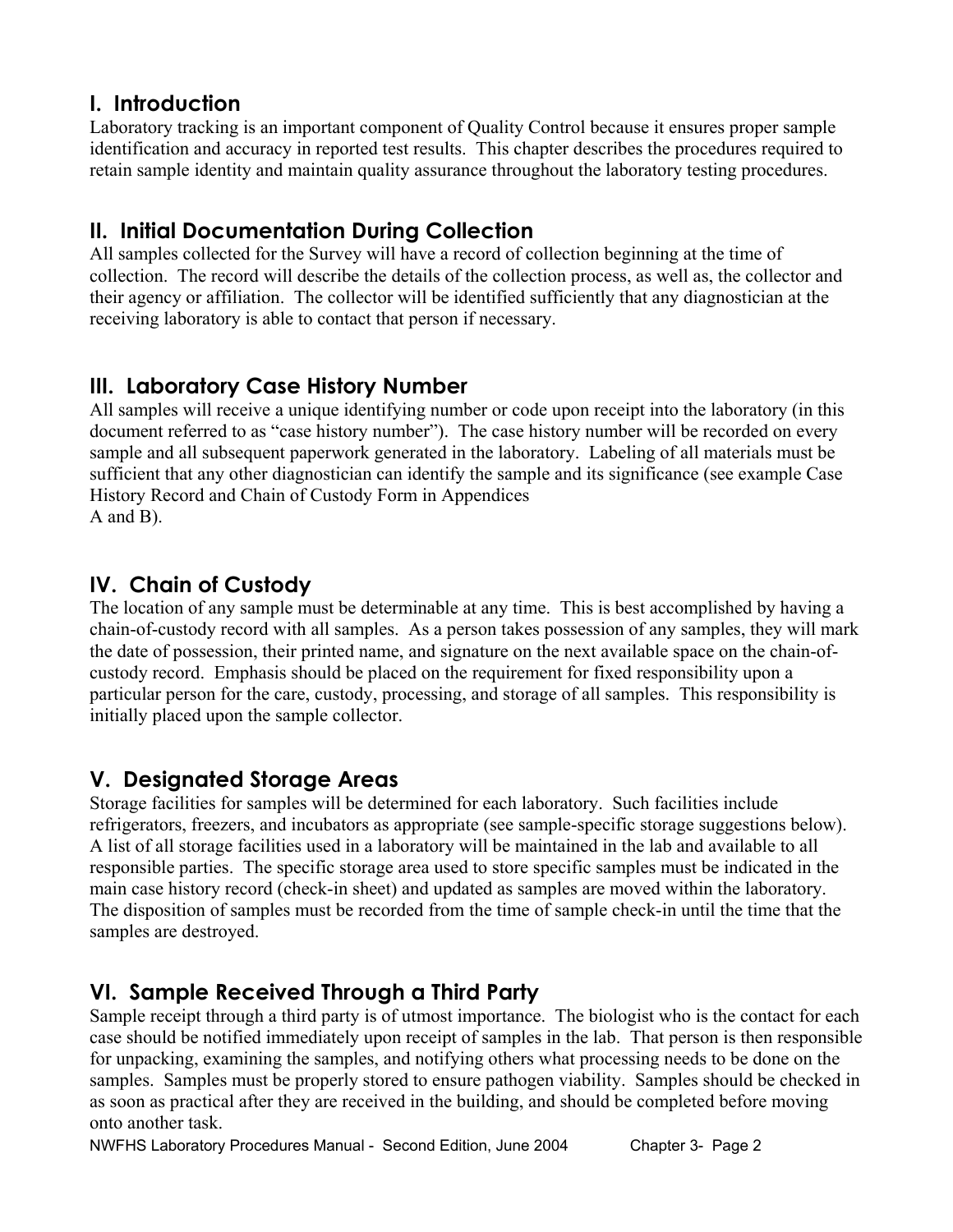### **VII. Sample Receipt**

Sample containers whether received in person, via U.S. Mail, Federal Express or other commercial carriers are all treated alike. If there is an address slip on the container (for instance, a Federal Express slip) for the current shipment, that tag is saved and marked with the case history number. If more than one container is received at a time, they are opened one at a time, and all the samples from one container properly put away before the next container is opened. This is to ensure that there is no opportunity for cross contamination of samples received from different locations. If it is clear that multiple containers are from the same site, they can be opened at the same time. All written information contained with the samples needs to be saved and filed with other case history documents. Each sheet of information must be marked with the Case History Number.

### **VIII. Sample Check-In**

The case history number should be a unique number assigned to each case. One way to create a unique numbering system is to record the fiscal year with the number in succession from the previous case assigned from a logbook. The following is a list of minimum information that must be included on the Submission Form and/or the case history or check-in form for the Survey:

- 1. Date The date samples are received at the Laboratory and the date collected
- 2. Case History Number Assigned when samples are received.
- 3. Sample collection site.
- 4. Identification of the sample collector & running chain-of-custody.
- 5. Species one Submission Form for each species sampled.
- 6. Number of fish sampled (per species if multiple species were collected).
- 7. Type and number of samples: Count the number of samples to ensure that the number reported on the sample collection form agrees with what is actually in the shipping container. Note any discrepancies or specific information about the shipment. Also, note if/how samples are pooled for each specific assay to be performed.
- 8. Latitude and longitude of collection site.
- 9. County of collection site.
- 10. Tests performed and results.

The sample numbers and types must be reconciled to keep proper chain of custody and to ensure that the reporting of the results is accurate. If sample containers (e.g., virology tubes) have leaked in transit, that must be noted, and the number still available for processing recorded. Even if the proper number were collected, obviously a broken tube will result in fewer fish actually being tested, and that is the correct number reporting.

### **IX. Sample Storage**

After the reports and the samples are reconciled, the samples are distributed in the lab as appropriate. Processing of samples will be done according to Manual procedures.

### **Slants for bacteriology**

Each rack of slants is surface-disinfected, and then labeled with the case history number, date, and initials of the person who checked the samples in, and placed in the appropriate incubator.

NWFHS Laboratory Procedures Manual - Second Edition, June 2004 Chapter 3- Page 3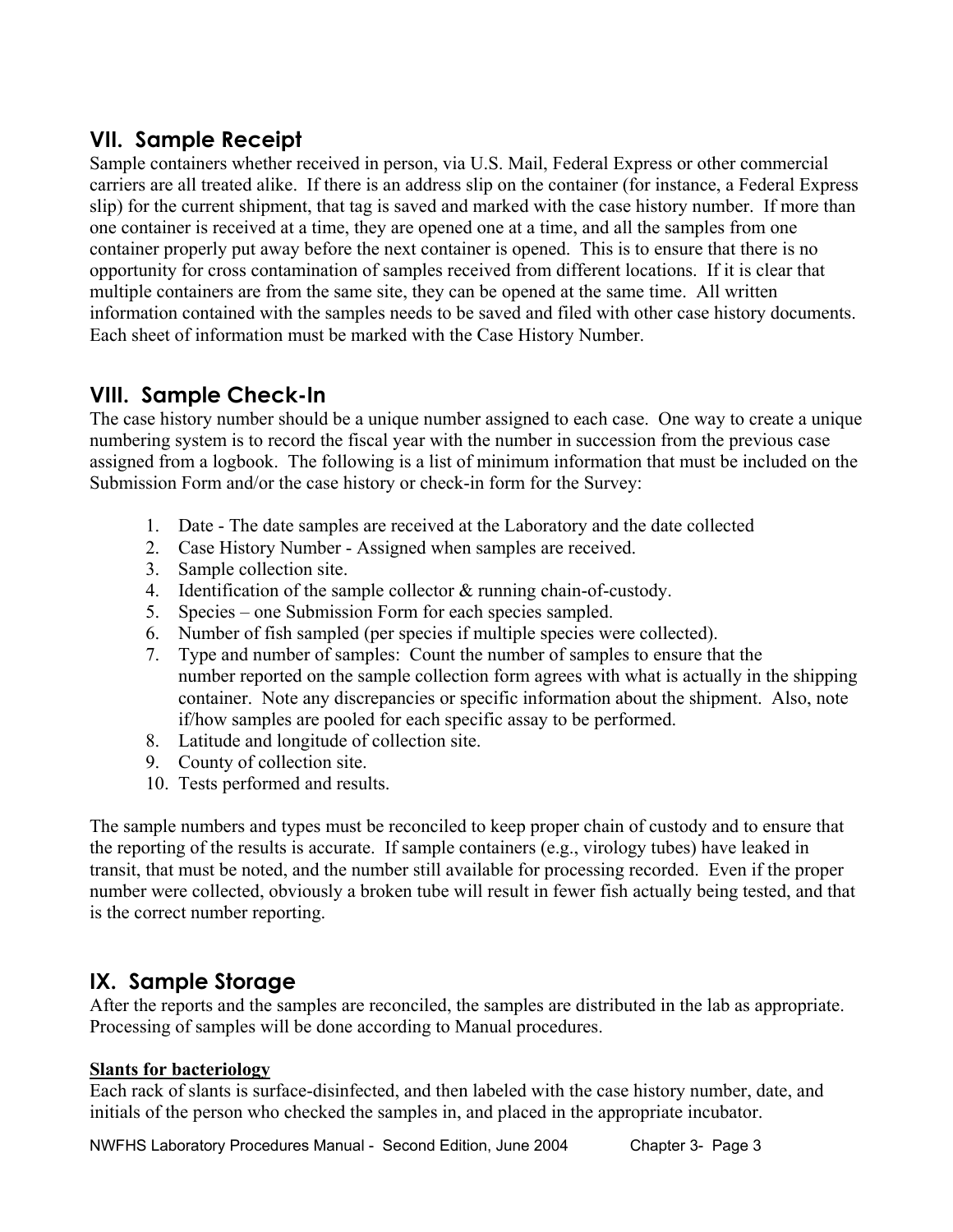#### **Virology samples-K/S, WF, WV, OF, other**

Virology samples will generally arrive in whirlpak bags, which should be within a larger Ziploc bag. The larger bag should be surface disinfected, and the case history number and date received recorded on label and then stored until processing.

If they are loose in the container, use a new Ziploc, record the case history number and date received on the outside, and store in assigned sample refrigerator until processing. Viral samples must be processed within 48 hours and plated on cell cultures within 72 hours from collection to ensure optimum sample quality for virus detection.

#### **ELISA samples**

ELISA samples can be processed immediately and stored frozen (-70°C) until complete analysis is completed. If samples cannot be processed immediately, they can be refrigerated and processed within 24 hours. If unable to process within 24 hours, unprocessed samples should be frozen  $(-70^{\circ}C)$ and stored until a later date.

#### **PCR samples**

PCR samples are frozen (-70°C) if they cannot be immediately processed. It is important to store PCR samples separately from areas of the laboratory used for DNA extraction, amplification, and storage of specific PCR primers. See Chapter 9 -Corroborative Testing of Parasites by PCR, for a full description of designated work and storage areas for PCR.

#### **Heads and/or gill arches for parasitology**

Heads are usually received in a plastic Ziploc back. The bags are surface disinfected with 70% isopropyl alcohol, labeled with the case history number, initials, and date, and frozen (-70°C). If they can be processed the following day, they can be refrigerated overnight.

Heads may be halved during processing to create an archive tissue in addition to the tissue being tested by Pepsin-Trypsin Digest. This can be done upon receipt of samples or at a later date.

#### **Intestinal Tracts for parasitology**

Gastrointestinal tracts will be kept in physiological saline in the refrigerator until they can be examined (within 24-48 h) for presence of *Ceratomyxa shasta* and/or *Bothriocephalus acheilognathi*, as appropriate. If samples cannot be processed within 24-48 hours, they can be frozen and examined at a later time.

#### **Other samples**

If other samples are received (e.g., tissues preserved in Neutral Buffered Formalin or Davidson's Fixative) for other types of processing, notify the appropriate person to process them.

### **X. Notification of Laboratory Personnel**

NWFHS Laboratory Procedures Manual - Second Edition, June 2004 Chapter 3- Page 4 The person primarily responsible for each area of testing should be informed immediately of sample arrival. In that person's absence, their designated alternate should be notified. When each individual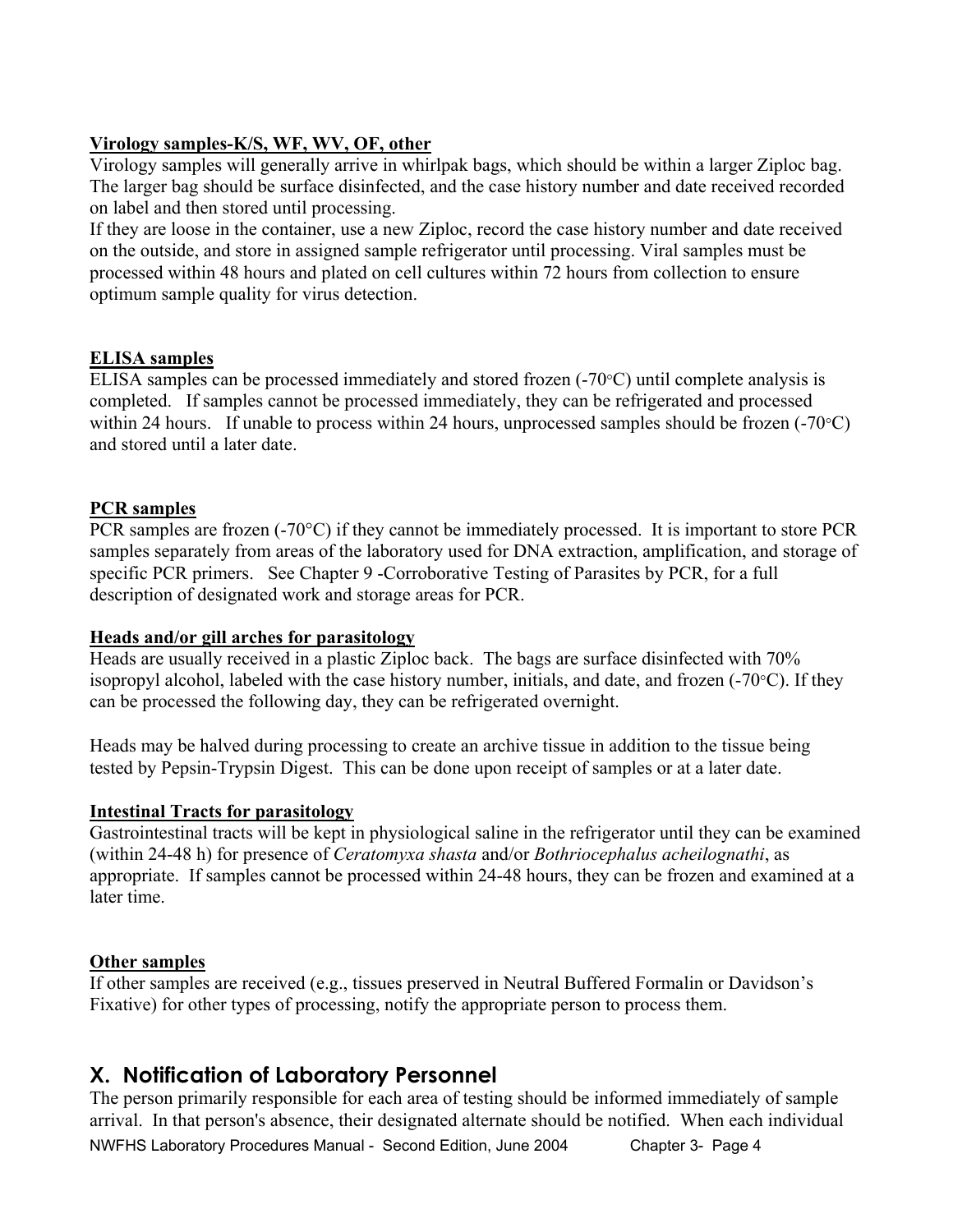takes possession of any samples, he or she should initial and date the case history record to that effect. From that point until that person both completes testing and destroys the samples or until another staff member takes possession, the responsible party must be aware of the exact location and disposition of the samples. He or she is also responsible for noting the final disposition (discarded, archived, etc.) of the samples they are responsible for.

### **XI. Data Sheets / Worksheets**

Individual datasheets or worksheets of testing performed are maintained differently in each laboratory. For each major division of work, all procedures performed, their dates, and the initials of the diagnostician should be noted. The main case history record must contain records of the logs kept for each procedure (See Appendix A for example forms).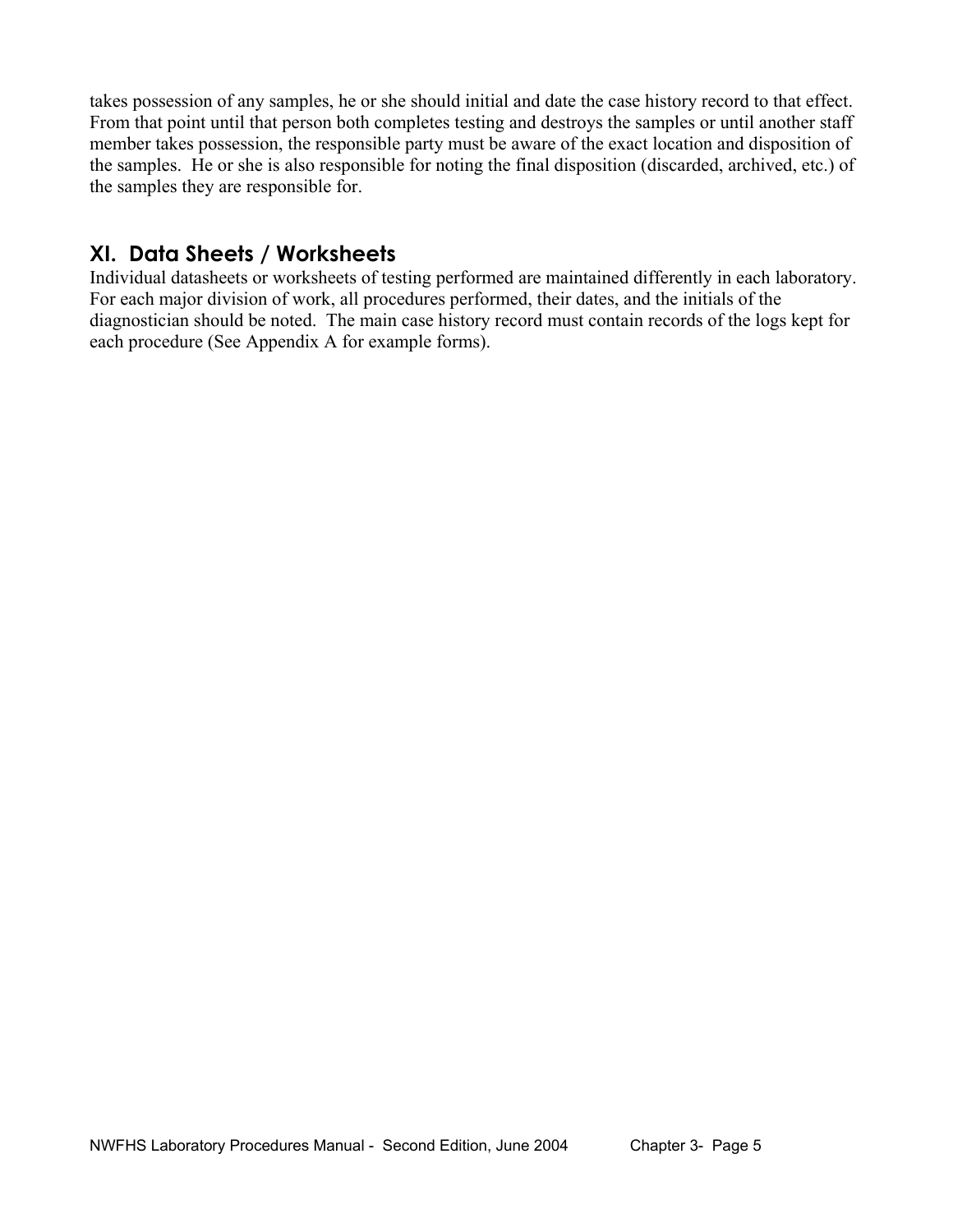|                                                   |  |  |                                                                           |  | CASE #:______________________________DATE REC:___________________________________ |  |  |
|---------------------------------------------------|--|--|---------------------------------------------------------------------------|--|-----------------------------------------------------------------------------------|--|--|
|                                                   |  |  |                                                                           |  |                                                                                   |  |  |
|                                                   |  |  | Type: $\Box$ NFH $\Box$ SFH $\Box$ TFH $\Box$ WFS $\Box$ FERAL $\Box$ CFH |  |                                                                                   |  |  |
|                                                   |  |  |                                                                           |  |                                                                                   |  |  |
| <b>SERVICE:</b>                                   |  |  | Type: Complete CVirology CBacteriology CDiagnostic                        |  |                                                                                   |  |  |
|                                                   |  |  |                                                                           |  |                                                                                   |  |  |
|                                                   |  |  | $\boxed{\text{OTHEN:}}$                                                   |  |                                                                                   |  |  |
| <b>FISH SPECIES:</b>                              |  |  | $1)$ 2) 3) 4)                                                             |  |                                                                                   |  |  |
|                                                   |  |  | $5)$ 6) 7) 8)                                                             |  |                                                                                   |  |  |
|                                                   |  |  |                                                                           |  |                                                                                   |  |  |
|                                                   |  |  |                                                                           |  |                                                                                   |  |  |
|                                                   |  |  |                                                                           |  |                                                                                   |  |  |
| <b>TYPE &amp; NUMBER OF SAMPLES:</b>              |  |  |                                                                           |  |                                                                                   |  |  |
|                                                   |  |  |                                                                           |  |                                                                                   |  |  |
|                                                   |  |  |                                                                           |  |                                                                                   |  |  |
|                                                   |  |  |                                                                           |  |                                                                                   |  |  |
|                                                   |  |  |                                                                           |  |                                                                                   |  |  |
|                                                   |  |  |                                                                           |  |                                                                                   |  |  |
|                                                   |  |  |                                                                           |  |                                                                                   |  |  |
|                                                   |  |  |                                                                           |  |                                                                                   |  |  |
|                                                   |  |  |                                                                           |  |                                                                                   |  |  |
|                                                   |  |  |                                                                           |  |                                                                                   |  |  |
| ALL DIAGNOSTICIANS NOTIFIED:<br>Initials ________ |  |  |                                                                           |  |                                                                                   |  |  |
| <b>Possession Assumed/Initials:</b>               |  |  |                                                                           |  |                                                                                   |  |  |
|                                                   |  |  |                                                                           |  |                                                                                   |  |  |
|                                                   |  |  | $\Box$ ELISA $\Box$ PCR $\Box$ DOther $\Box$                              |  |                                                                                   |  |  |

# Appendix 3.A - Fish Health Center Case History Record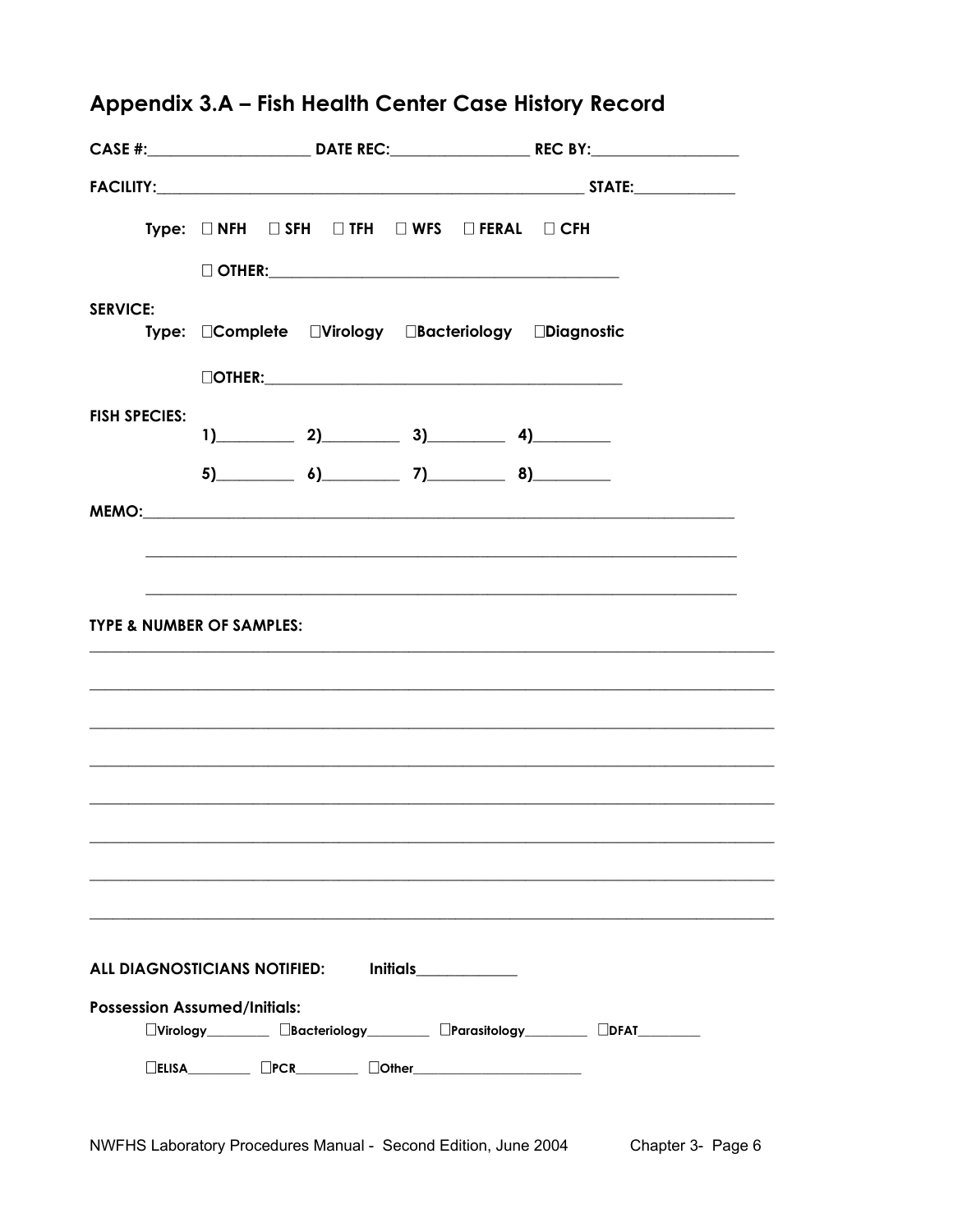### **LABORATORY FINDINGS:**

| Completed/Date/Initials:____________________________Sample Disposition:_________ |  |
|----------------------------------------------------------------------------------|--|
|                                                                                  |  |
|                                                                                  |  |
| LIPARASITOLOGY/plankton centrifuge, digest, PCR: _______________________________ |  |
|                                                                                  |  |
| $\Box$ (BKD)R. Salmoninarum/DFAT:                                                |  |
| ELISA:                                                                           |  |
| PCR:                                                                             |  |
|                                                                                  |  |
|                                                                                  |  |
|                                                                                  |  |